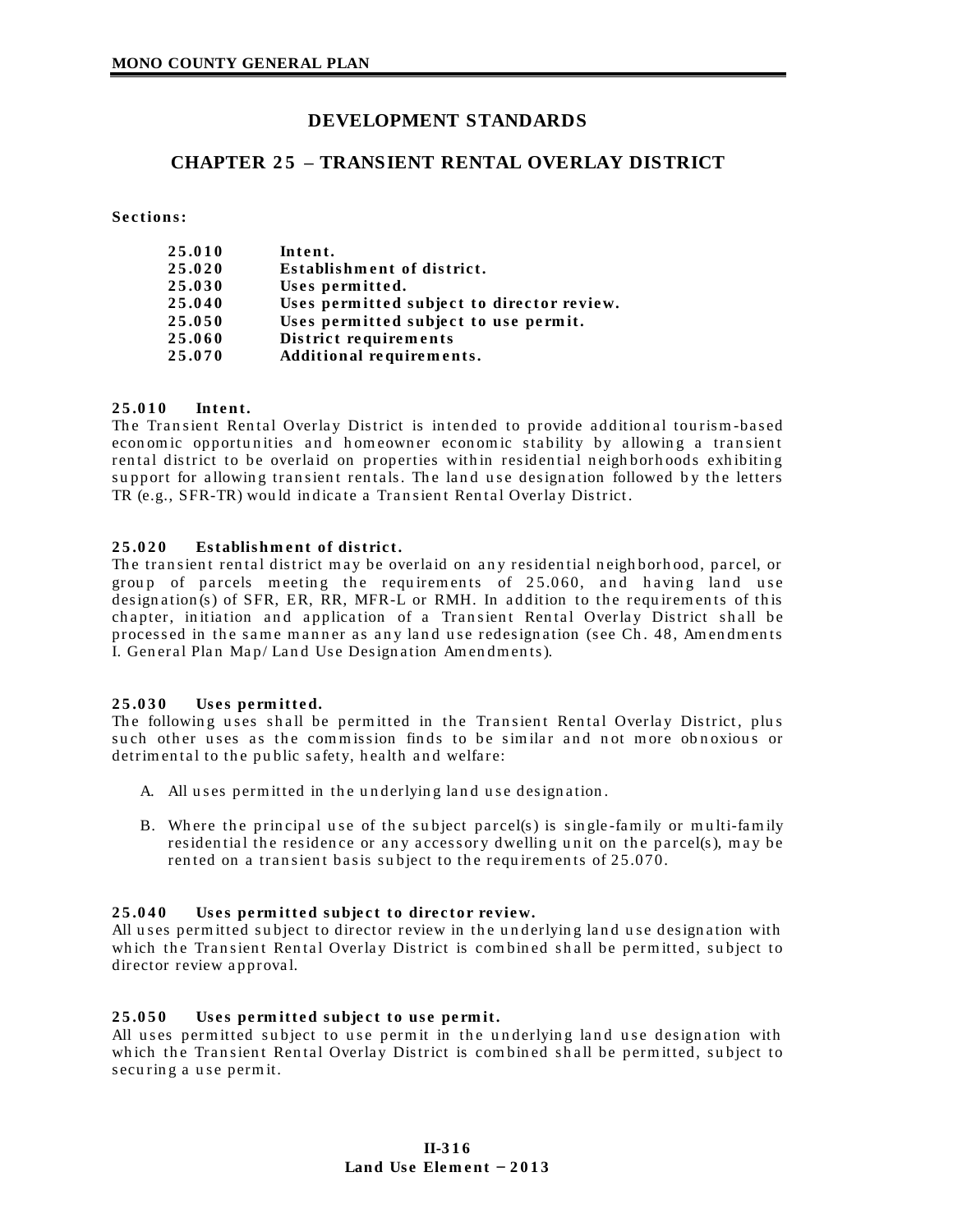#### 25.060 District requirements.

A. Overlay district area and overlay district formation noticing process:

A Transient Rental Overlay District may be applied to one or more existing legal parcels, provided that at least one parcel within the district is developed with a single-family or multi-family residence.

Applicants are strongly encouraged to propose districts made up from three or more parcels and to communicate with all adjacent property owners before submitting an application.

Applications for transient overlay districts consisting of one or two parcels will require an overlay district formation noticing process prior to public hearing. Notice shall be provided to all property owners adjacent to the proposed transient overlay district and include a 20-day period for noticed property owners to request inclusion in the district.

B. Overlay District shape:

New Transient Rental Overlay Districts consisting of more than one parcel and district additions shall be contiguous, compact and orderly in shape as determined by the Planning Commission. Factors used to determine compact and orderly district shape include but are not limited to:

- 1. Street-frontage sharing
- 2. Adjoining yards
- 3. Existing neighborhood separation characteristics such as
	- Subdivision boundaries  $a<sub>1</sub>$
	- $<sub>b</sub>$ .</sub> Major roads
	- Natural features  $\mathbf{c}$ .
	- $\mathbf{d}$ Large undeveloped parcels
	- Commercial or civic land use  $\mathsf{e}$

#### 25.070 Additional requirements.

Any person or entity that leases, rents, or otherwise makes available for compensation, a single-family or multi-family residence located within a Transient Rental Overlay District designated by this chapter, for a period of less than thirty (30) days, must first obtain a vacation home rental permit and comply with all applicable requirements of that permit, as set forth in Chapter 26, Transient Rental Standards and Enforcement.

Parcels located within conditional development zones (avalanche) shall not be allowed transient rentals during the avalanche season, November 1 through April 15.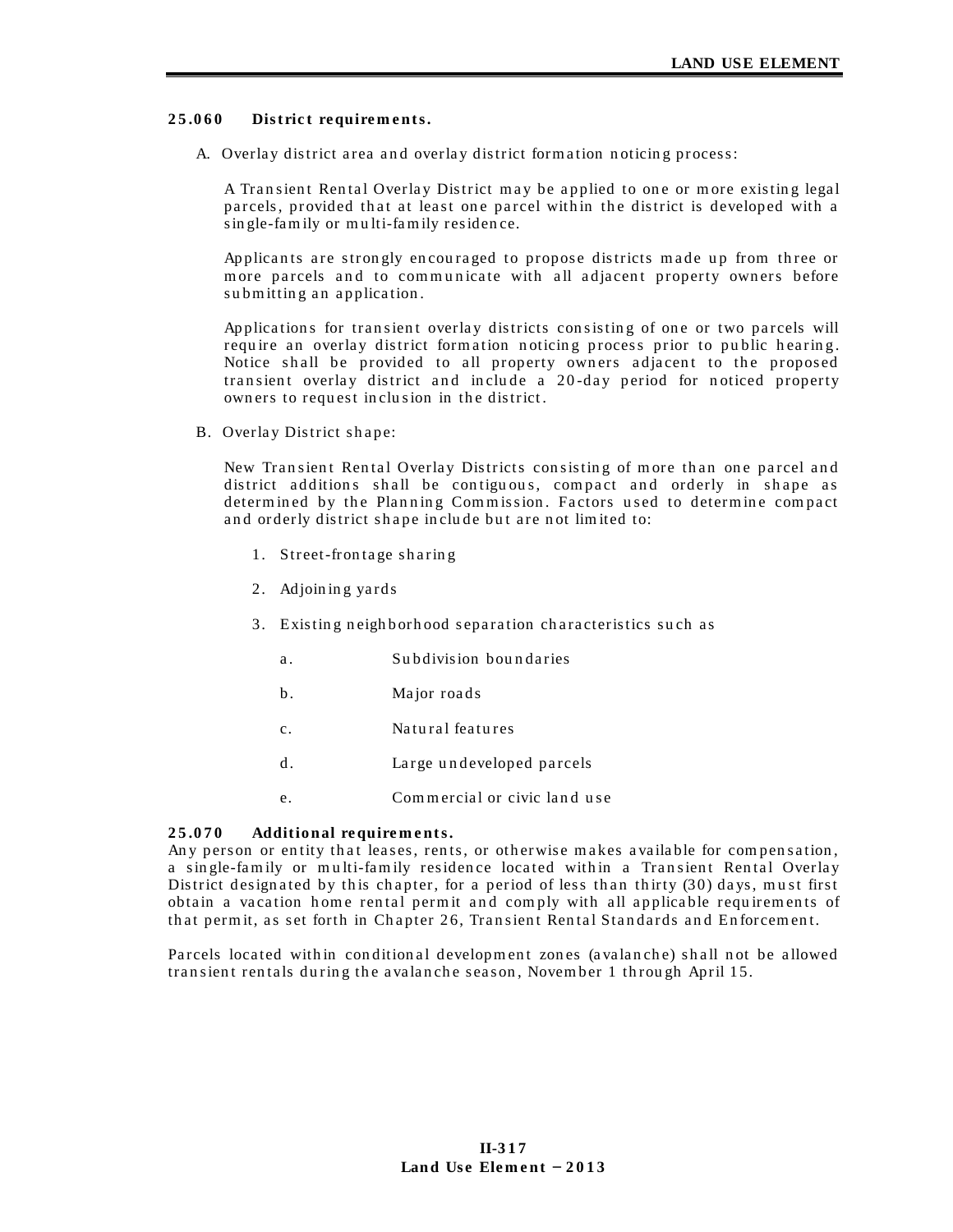$\bullet$ 

# DEVELOPMENT STANDARDS

# **CHAPTER 26 - TRANSIENT RENTAL STANDARDS & ENFORCEMENT**

Sections:

| 26.010 | Purpose and Findings.                                 |
|--------|-------------------------------------------------------|
| 26.020 | Vacation Home Rental Permit.                          |
| 26.030 | Application and Issuance of a Vacation Rental Permit. |
| 26.040 | <b>Standards and Requirements.</b>                    |
| 26.050 | Rental Agreement and Owner Responsibility.            |
| 26.060 | Compliance with Transient Occupancy Tax Requirements. |
| 26.070 | Enforcement.                                          |
| 26.080 | <b>Existing and Otherwise Permitted Rentals.</b>      |
| 26.090 | Unauthorized Rentals Prohibited.                      |

#### $26.010$ Purpose and Findings.

- A. The purpose of this chapter is to implement procedures, restrictions, and regulations, and to provide for the payment of transient occupancy tax and applicable fees for the transient rental of properties within Transient Rental Overlay Districts designated pursuant to Chapter 25 of the Mono County General Plan and to provide enhanced enforcement tools to address unauthorized transient rentals countywide.
- B. The Board of Supervisors finds that allowing transient rentals within areas of the county designated for residential use will provide a community benefit by expanding the number and types of lodging available to visitors to Mono County, increasing the use of property within the county, and providing revenue to property owners so that the units may be maintained and upgraded.
- C. The Board of Supervisors also finds that the operation of transient rentals within residential communities should be regulated in order to minimize fire hazard, noise, traffic, and parking conflicts and disturbance to the peace and quiet. The Board further finds that current enforcement tools have been ineffective to address the illegal operation of transient rentals countywide, primarily because the penalty amount is easily offset by the revenue such uses generate.

#### $26.020$ Vacation Home Rental Permit.

Any person who rents a residential structure that is not a condominium (hereinafter "rental unit" or "property") within an area of the county designated as a transient overlay district on a transient basis shall comply with the provisions of this chapter, the Mono County General Plan, and any applicable area plans or specific plans. Transient rental of a private residence within a transient overlay district without a valid vacation home rental permit is a violation of this chapter.

#### 26.030 Application and Issuance of a Vacation Home Rental Permit.

- A. Applicant. An applicant for a vacation home rental permit shall be either the owner of title to the subject property or his or her expressly authorized representative. The authorization shall be in writing and notarized.
- B. Application. An application for a vacation home rental permit shall be on a form that may be obtained from the Department of Finance or the Community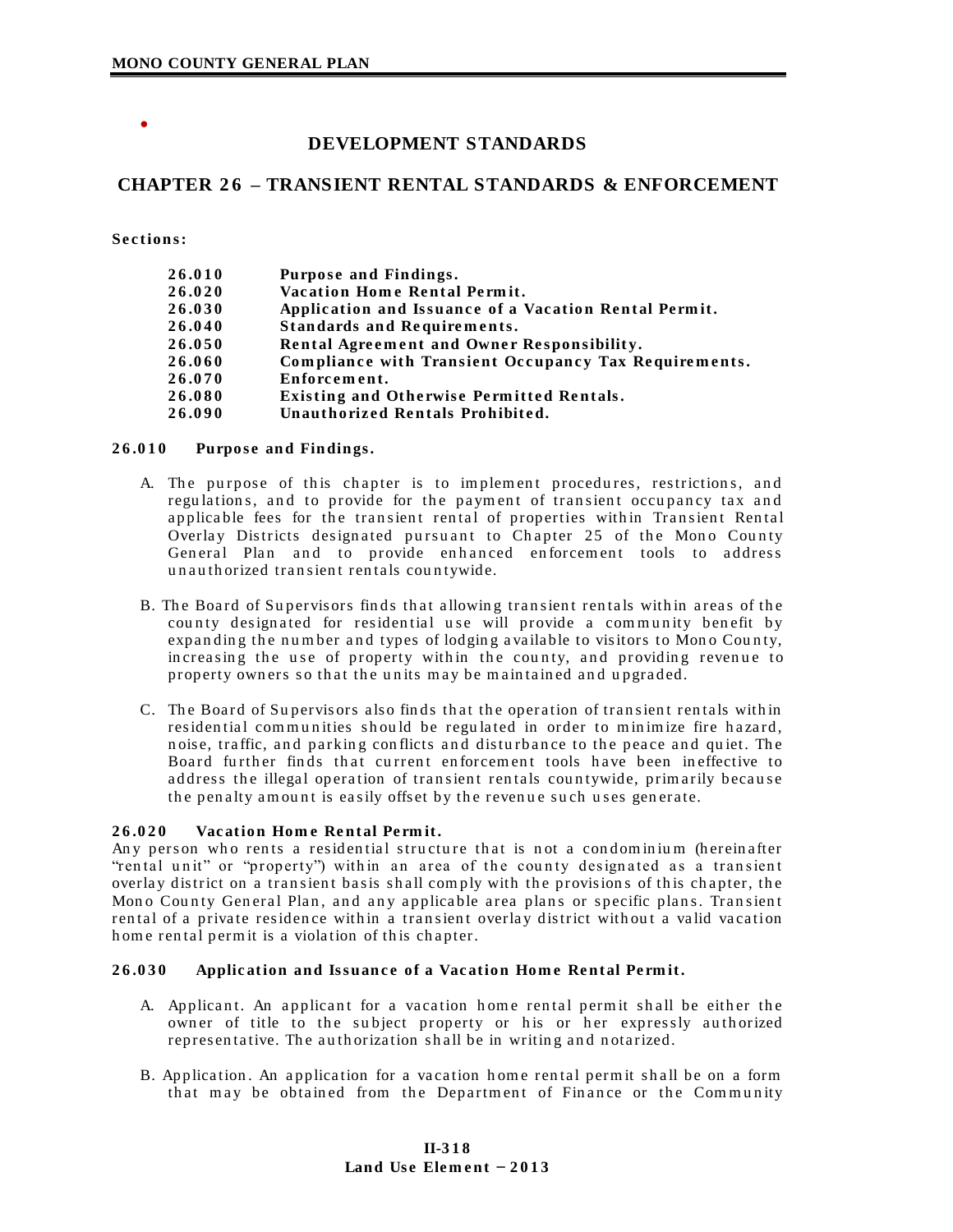Development Department. The following requirements and approvals must be met and substantiated before a vacation home rental permit will be issued:

- 1. The rental unit must be located within an area of the county designated as a transient overlay district.
- 2. The rental unit must comply with the standards and requirements as set forth in section 26.040, and any other requirement provided by this chapter. An inspection to verify compliance with such requirements shall be the responsibility of the owner or designated property manager. The owner or property manager shall certify in writing, under penalty of perjury, the rental unit's conformance with such standards. Such certification shall be submitted to the Mono County Community Development Department prior to permit is suance.
- 3. The applicant must designate the management company or property manager for the rental unit who will be available on a 24-hour basis to address any problems that may be associated with the property or the transient users of the property. The management company or property manager must be duly licensed, and shall be in good standing with the County. Alternatively, the property owner may serve as the property manager.
- 4. The property must be certified by the Community Development Department as complying with parking requirements and any applicable land use regulations set forth in the Mono County General Plan.
- 5. A Mono County business license must be obtained and must remain active during all times that the property is used as a transient rental.
- 6. Any required fees must be paid in full.
- 7. A Mono County Transient Occupancy Certificate must be obtained from the Department of Finance and will be issued at the time the vacation home rental permit is issued and all conditions of approval have been met.

#### 26.040 **Standards and Requirements.**

The following standards and requirements must be met in order to obtain a vacation home rental permit and to maintain that permit in good standing:

- A. Health and Safety Standards. The purpose of these standards is to establish minimum requirements to safeguard the public safety, health, and general welfare from fire and other hazards, and to provide safety to firefighters and emergency responders during emergency operations. These standards include without limitation:
	- 1. The address of the rental unit must be clearly visible.
	- 2. Carbon monoxide and smoke detectors must be installed and maintained in good operating condition in each bedroom, sleeping area, or any room or space that could reasonably be used as a sleeping area, and at a point centrally located in the corridor or area giving access to each separate sleeping room.
	- 3. All stairs, decks, guards, and handrails shall be stable and structurally sound.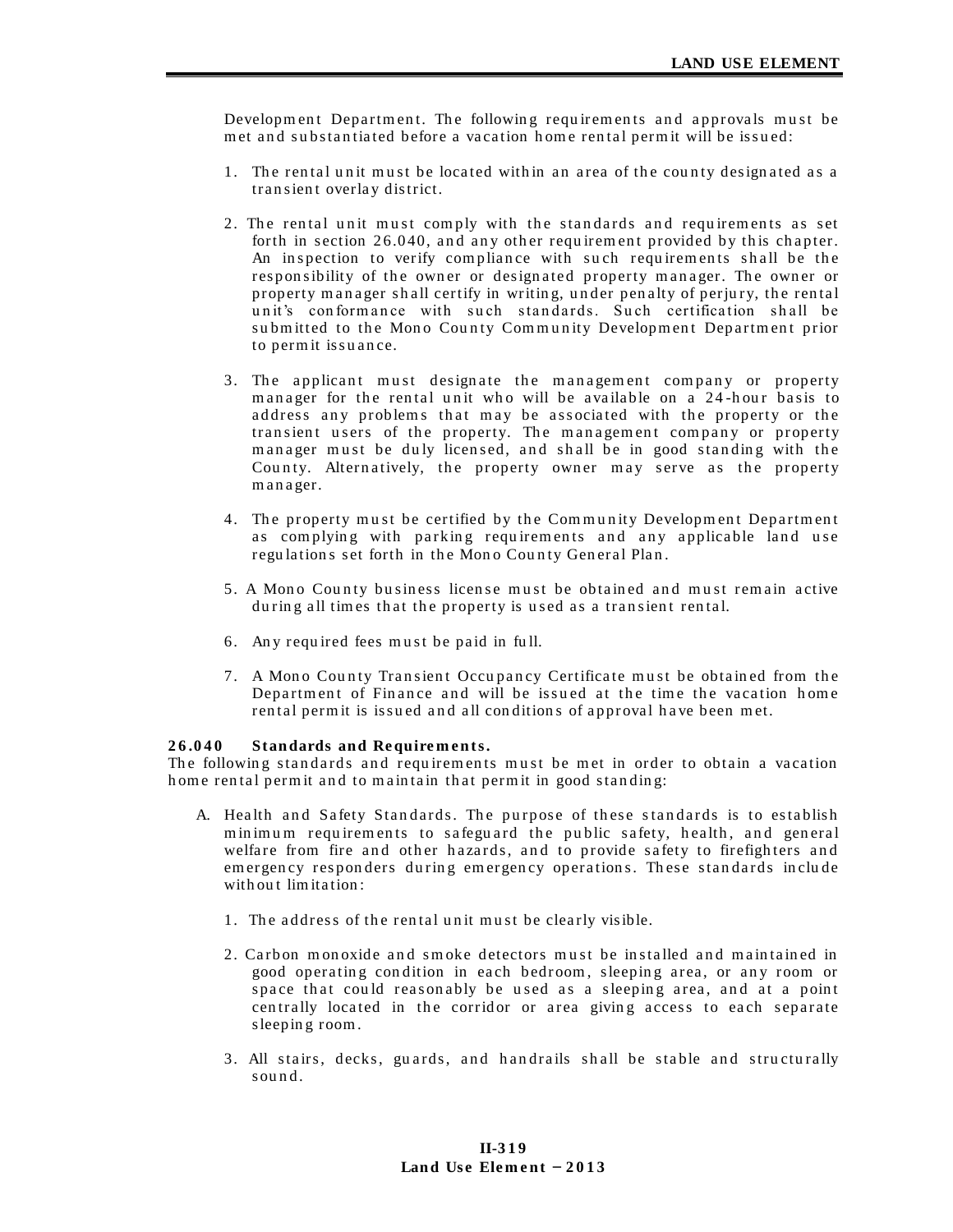- 4. The rental unit shall be equipped with a minimum of one  $(1)$   $2A:10B:C$  type fire extinguisher with no more than seventy five  $(75)$  feet of travel distance to all portions of the structure; there shall be no fewer than one such extinguisher per floor. Fire extinguishers shall be mounted in visible locations with the tops of the fire extinguishers mounted between three  $(3)$ and five (5) feet above the floor and shall be accessible to occupants at all times. California State Fire Marshal annual certification tags must be provided and be current on all extinguishers.
- 5. If there is a fireplace or solid-fuel barbecue, the rental unit shall be equipped with a minimum five-gallon metal container with a tight-fitting lid for ash rem oval. This container shall be clearly labeled and constructed to meet the purpose of containing ash. Instructions on the proper disposal of ash shall be stated in the rental agreement and clearly posted in the rental unit. The ash container shall not be placed on or near any furniture or other com bustible material; ashes must be wet down thoroughly with water; the ash can must be stored outdoors with a minimum of three  $(3)$  feet clearance from building, porch, trees, and other combustible materials; the lid must remain on the ash container when in use.
- 6. Wall or baseboard heaters in the rental unit shall be in good working condition, and instructions on the proper use of these units shall be clearly stated in the rental agreement and posted in the rental unit.
- 7. Furniture and any other material that may be flammable shall be kept a minimum of 54 inches from any fireplace opening and 30 inches from any wall or floor heaters.
- 8. Flammable or hazardous liquid or materials, firearms, controlled substances, or any unlawful material shall not be stored in the rental unit.
- 9. The roof and grounds of the transient rental property shall be kept clear of accumulations of pine needles, weeds, and other combustible materials.
- 10. Any locking mechanism on exterior doors must be operable from inside the unit with out the use of a key or any special knowledge. If the dwelling unit is greater than three thousand  $(3,000)$  square feet in area, two exit doors shall be required, each of which shall conform to this requirement.
- 11. All fixtures, appliances, furnaces, water heaters, space heaters, plumbing, wiring, electrical, propane or gas connections, doors, windows, lighting, and all parts of the structure and furnishings (interior and exterior) must be in operable working condition and repair.
- 12. If telephone service is available, there shall be a telephone connected to the local carrier and in working condition for use in the event of an emergency or to contact the owner or property manager. The phone shall be connected to the reverse 911 directory. If there is no telephone service available, then the rental agreement must so state.
- 13. Bedroom windows shall be operable and free of obstructions to allow for em ergency escape and rescue.
- 14. There shall be at least one screened window per bedroom to allow for proper ven tila tion .
- 15. All utilities (electric, gas, water, sewage, etc.) shall be connected, in good operating condition, and connected to approved sources.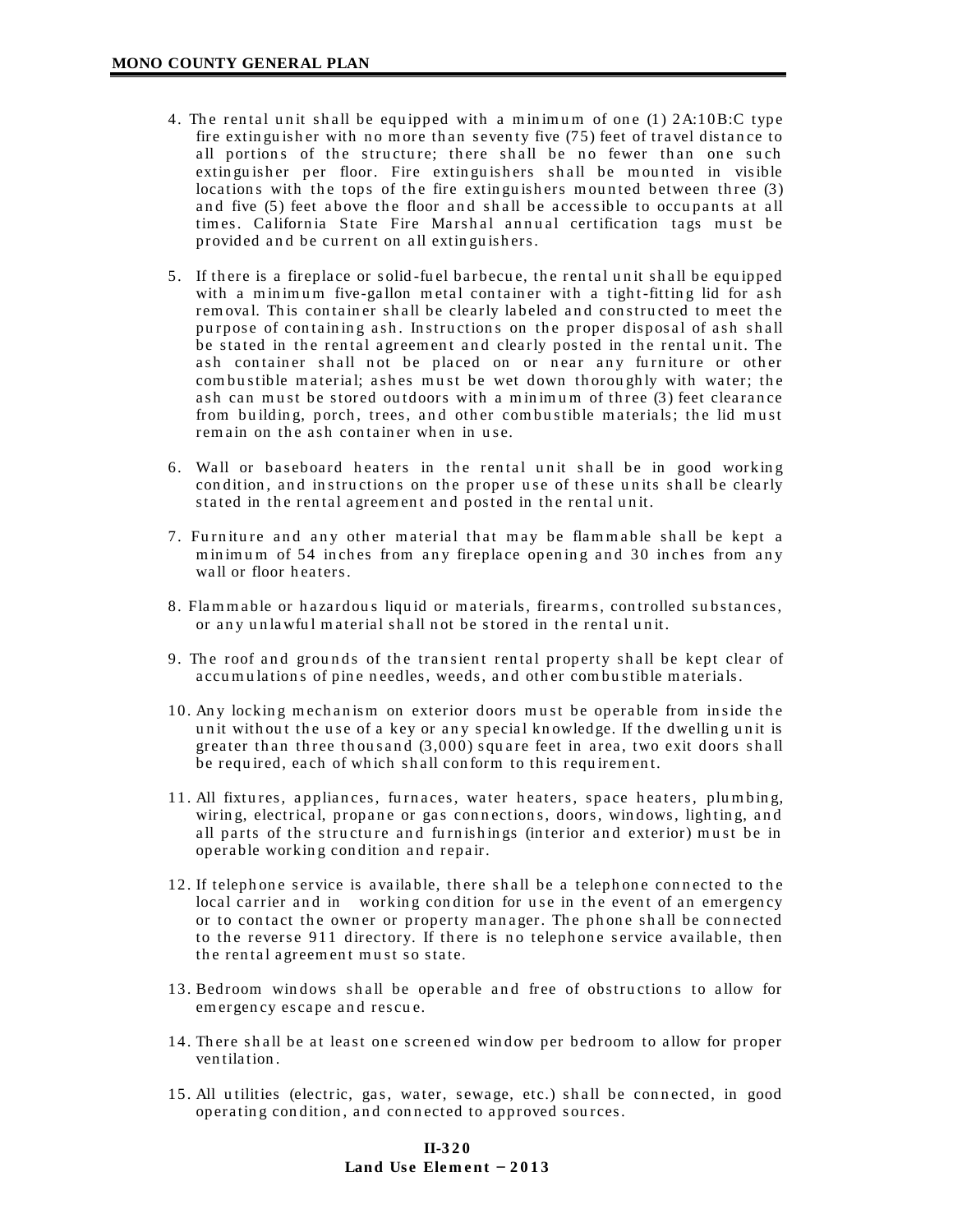- 16. Any hot tubs, pools, and spas shall be fenced or equipped with a cover with locking mechanisms, and shall be maintained in a safe and sanitary condition.
- 17. There shall be no evidence of pest infestations, and all firewood and other stored items shall be kept in a neat and clean condition.
- 18. Exits shall be kept free from storage items, debris or any impediments at all times.
- 19. No tree limbs are allowed within ten (10) feet of any chimney or flue openings.
- 20. Spark arresters of a minimum opening size of three-eighths  $(3/8)$  inch and a maximum opening size of one-half  $(1/2)$  inch shall be required on all fireplace flue openings.

21. If any applicable law, rule, or regulation enacted after the enactment of this chapter imposes requirements more stringent than those set forth herein, such requirements shall apply.

- B. Sign and Notification Requirements.
	- 1. Exterior Sign and Notice. Each rental unit shall be equipped with one temporary exterior identification sign not to exceed  $8\frac{1}{2}$  by 11 inches in size that shall be posted as long as the unit is being rented on a transient basis. This identification sign shall be placed in a location that is clearly visible from the front entrance of the unit, and may be illuminated in a manner that does not conflict with any County exterior lighting standards or signage standards. This sign shall clearly state the following information in lettering of sufficient size to be easily read:
		- a. The name of the managing agency, agent, property manager or owner of the unit and the telephone number where said person or persons can be reached on a 24-hour basis.
		- b. The maximum number of occupants permitted to stay in the unit.
		- c. The maximum number of vehicles allowed to be parked on the property. A diagram fixing the designated parking location shall be included.
	- 2. Interior Notice. Each rental unit shall have a clearly visible and legible notice posted within the unit adjacent to the front door that shall contain the same information set forth above, and shall additionally include the following:
		- a. Notification and instructions about the proper disposal of trash and refuse, including any bear-safe disposal requirements.
		- b. Notification and instructions concerning the proper use of any appliances, fireplaces, heaters, spas, or any other fixture or feature within the unit.
		- c. Notification that failure to conform to the parking, trash disposal and occupancy requirements for the rental unit shall be a violation of this Chapter and may result in immediate removal from the premises and administrative, civil or criminal penalty.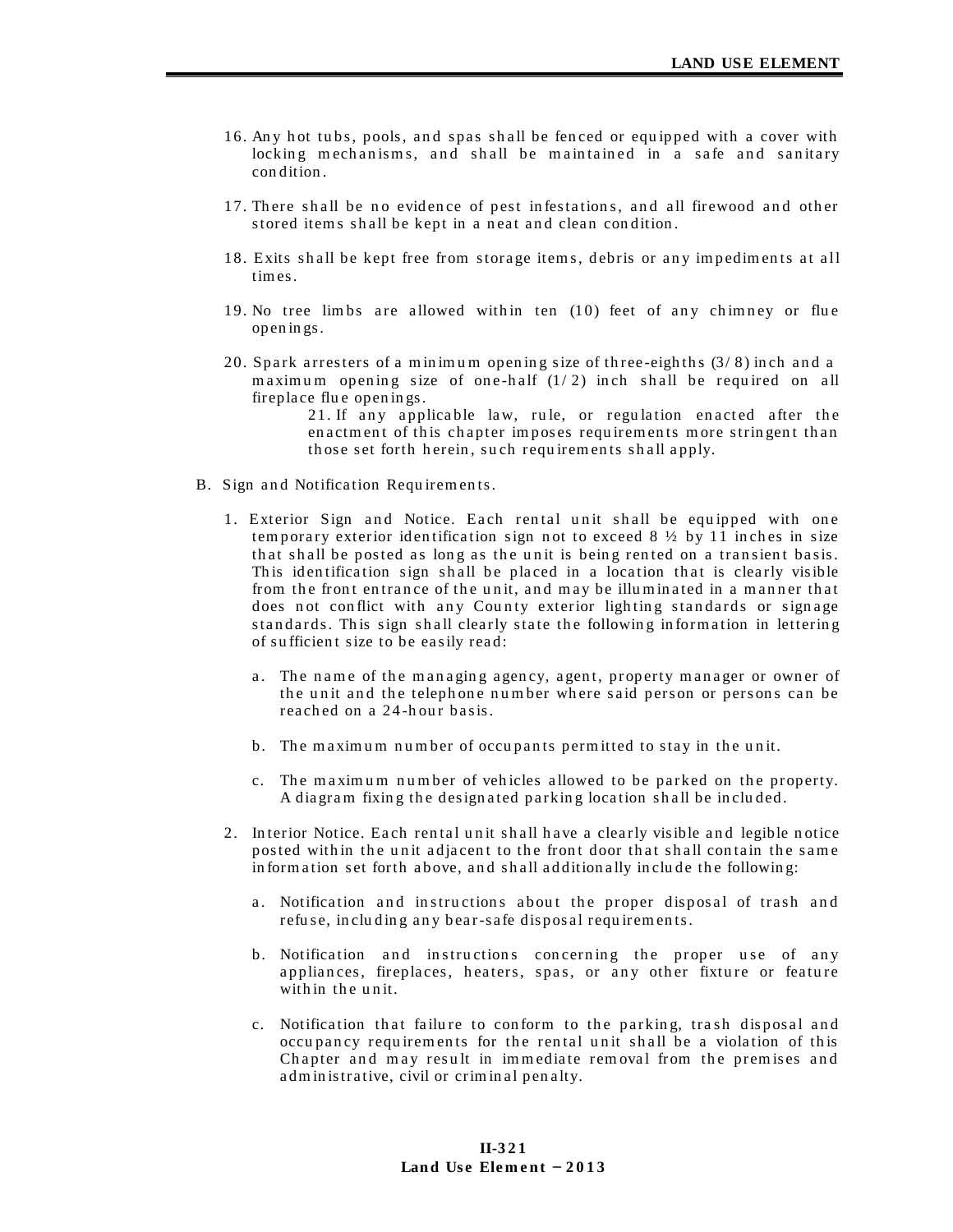- d. Notification that any violation of rules or regulations set forth in the Rental Agreement may be a violation of this Chapter and may result in immediate removal from the premises and administrative, civil or crim in al pen alty.
- e. Physical street address of the unit and emergency contact information consisting of 911, the property manager's phone number, and contact in form ation of the local fire department and the Mono County Sheriff's Department.
- C. Occupancy. The maximum number of persons who may occupy the property as tran sient renters or their overnight guests shall be limited to two persons (2) per bedroom plus two (2) additional persons. In no event may the maximum occupancy exceed ten  $(10)$  persons in any rental unit unless the unit is certified and approved by the Mono County Building Official as meeting all applicable building standards for such occupancy. Additionally, occupancy may be further restricted by the limitation of the septic system serving the dwelling as determined by Mono County Environmental Health.
- D. Parking. Parking requirements shall be based on the parking requirements set forth in the Mono County General Plan. Parking requirements for the rental unit shall be noticed in the rental agreement and posted on and in the unit. There shall be no parking allowed off-site or on-street, and parking on property owned by other persons shall be considered a trespass. A violation of this section may subject any person to administrative, civil and criminal penalty, including fines and towing of any vehicle, as authorized by state and local law.
- E. Trash and Solid Waste Removal. A sufficient number of trash receptacles shall be available. Trash and other solid waste shall not be allowed to accumulate in or around the property and shall be removed promptly to a designated landfill, transfer station or other designated site. For purposes of this paragraph, prom ptly shall mean at least one time per week during any week that the unit is occu pied, regardless of the number of days it is occupied. Any trash receptacles located outside a unit shall be in bear-proof containers and comply with County standards. Trash removal requirements for each rental unit shall be included in the rental agreement and posted on and in the property. Property management shall be responsible for the cleanup if the tenants do not properly dispose of trash in bear-proof containers.
- F. Snow Removal. Snow removal from driveways, walkways, stairs, decks, and all exits and entrances shall be performed prior to each occupancy period, and during any occupancy period as needed to maintain the functionality of these areas. Snow removal from driveways, pathways, exits and entrances, and rem oval of snow, ice, and ice dams from roofs, decks, and stairs shall be performed in a timely manner as necessary to protect any person who may be using or visiting the rental unit.

# 26.050 Rental Agreement and Owner Responsibility.

A. Rental Agreement. The temporary rental or use of each rental unit shall be made pursuant to a rental agreement. The rental agreement shall include, as atta ch m ents, a copy of this Chapter and the vacation home rental permit for the unit. Each rental agreement shall contain all required notices and shall specify the number of persons who may occupy the unit, parking requirements and number of allowed vehicles, trash disposal requirements, and include the teleph one number of the person or persons to be notified in the event of any problem that arises with the rental. The agreement shall include the phone number, address, and contact information for the person responsible for renting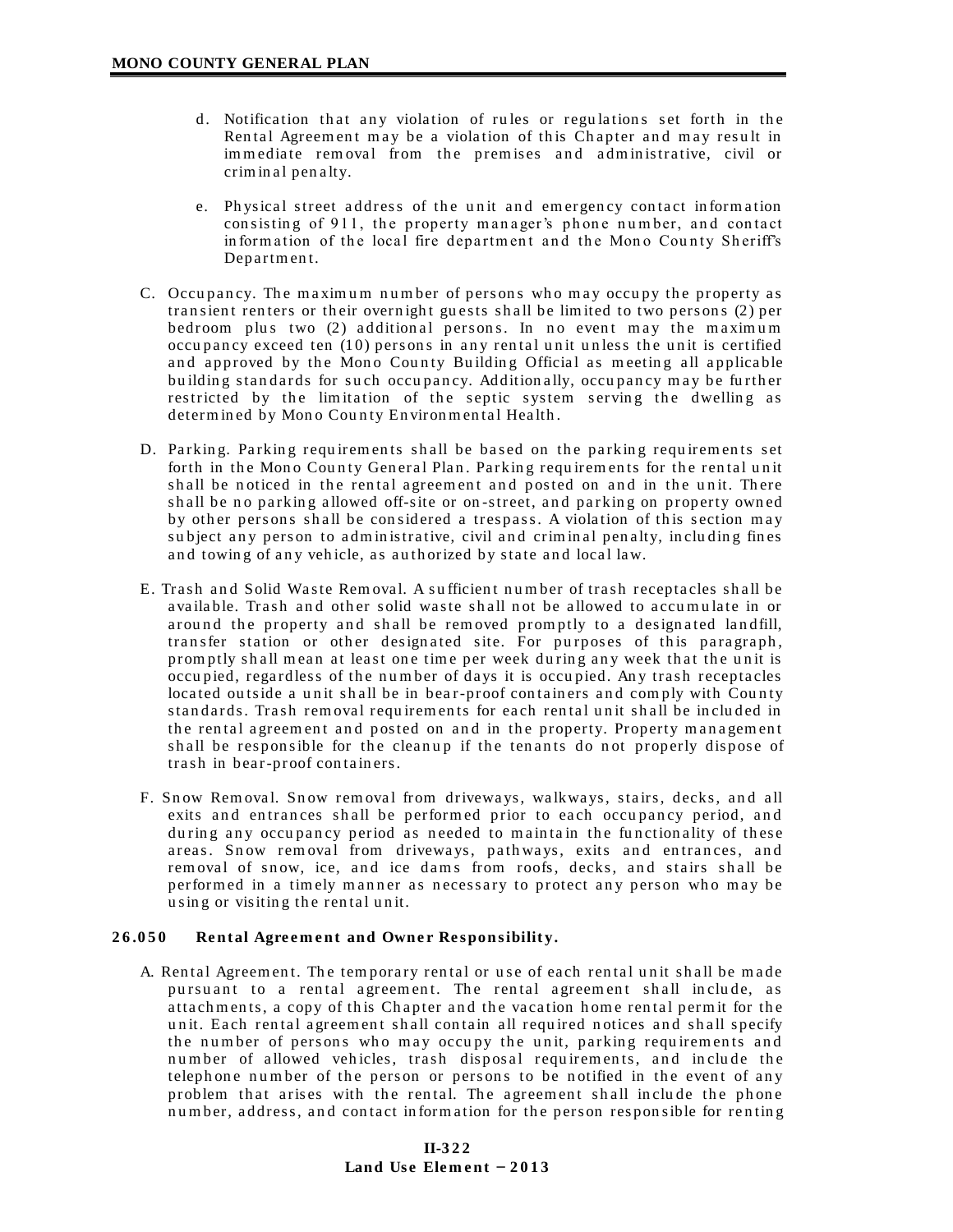the unit, and any other information required by the county. The rental agreement shall notify the renters that they may be financially responsible and personally liable for any damage or loss that occurs as a result of their use of the unit, including the use by any guest or invitee. The property manager or owner shall keep a list of the names and contact information of the adult guests staying in the unit.

- B. Own er Responsibility.
	- 1. The owner, managing agency, and property manager shall be responsible for compliance with all applicable codes regarding fire, building and safety, health and safety, other relevant laws, and the provisions of this chapter.
	- 2. An owner, managing agency, and/ or property manager shall be personally available by telephone on a 24-hour basis to respond to calls regarding the conditions and/ or operation of the unit. Failure to timely respond in an appropriate manner may result in revocation of the vacation home rental permit and business license.
	- 3. The owner shall require, as a term of a written agreement with a management company or agent, that said agent comply with this chapter. The owner shall identify the management company or agent, including all contact and license information in the application for a vacation home rental permit, and shall keep this information current. Such agreement shall not relieve owner of its obligation to comply with this chapter.
	- 4. The owner shall maintain property liability and fire insurance coverage in an appropriate amount and shall provide proof of such insurance to county upon reasonable request. Additionally, the owner shall defend, indemnify, and hold the county harmless from any and all claims, judgments, liabilities, or other costs associated with the property or the rental unit, or the rental th ereof.
	- 5. The owner, managing agency, property manager and guest shall comply with all lawful direction from any law enforcement officer, fire official, building official, or code compliance officer.
	- 6. The owner shall be responsible for assuring that the occupants and/ or guests of the rental property do not create unreasonable noise or disturbances, engage in disorderly conduct, or violate any law. If an owner, property manager, or other agent of the owner is informed about any violation of this chapter, the owner, property manager, or owner's agent shall promptly take action and use best efforts to stop or prevent a recurrence of such conduct, in clu ding, when appropriate, calling law enforcement.

## **26.060** Compliance with Transient Occupancy Tax Requirements.

Each owner shall be responsible for obtaining a transient occupancy registration certificate and for complying with Chapter 3.28 of the Mono County Code. An owner may contract with a management company or property manager to collect, disburse, report, and maintain all records related to transient occupancy tax, but the owner remains responsible for any failure to collect, disburse, or accurately report such tax.

## **2 6 .0 7 0 Enforc e m e n t.**

A. A violation of any provision of this chapter, and/ or the renting of any property in a land use designation that does not allow for such transient rental, or without proper land use approvals, is subject to the General Penalty provisions and/ or the Administrative Citation provisions set forth in Section 1.04.060 and Chapter

# **II-323 Land Use Element**  $-2013$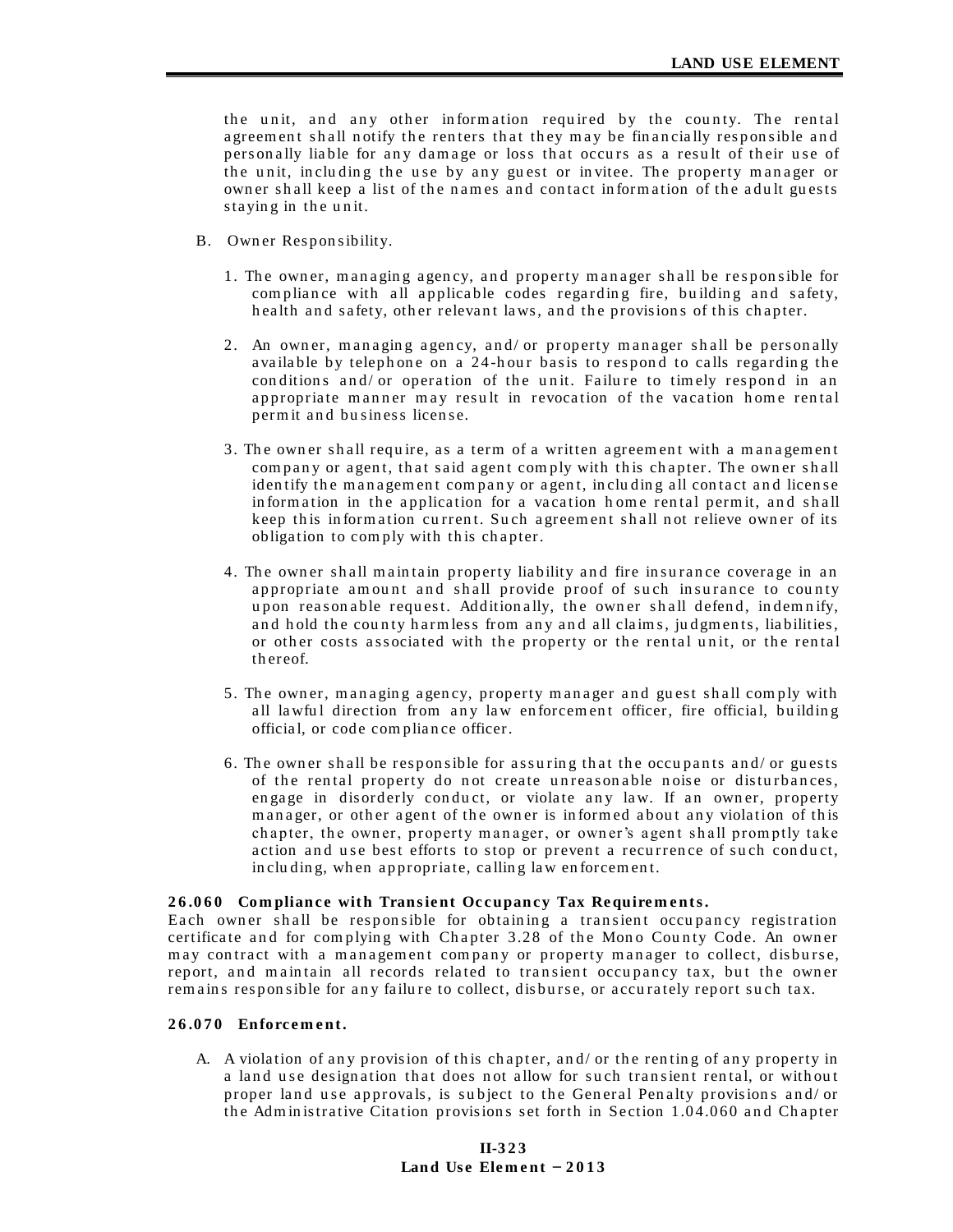1.12 of the Mono County Code, respectively, and any other civil or administrative remedy allowed by law. Notwith standing Section 1.12.030, the administrative fine for the operation of any transient rental facility within a transient overlay district without a valid vacation home rental permit, or the operation of any transient rental facility in violation of applicable land use requirements in any other land use designation of the county shall be one th ou s and dollars  $(\$1,000)$  for the first violation and two thousand dollars  $(\$2,000)$  for a second or subsequent violation within three years. In addition to these penalty provisions, the failure to comply with any provision of this chapter may result in the suspension or revocation of the vacation home rental permit in accordance with subsection D below, or the suspension or revocation of the bu siness license and/ or transient occupancy registration certificate. The failure of a management company or property manager to comply with the provisions of this chapter may additionally result a finding that such management or company or property manager is not in good standing.

- B. An inspection and/ or audit of each unit subject to this chapter, and any contract or agreement entered into in furtherance of, or to implement, this chapter, may be made at any reasonable time, and upon reasonable notice to con firm compliance with this chapter.
- C. Transient rentals may not be conducted if there are any code violations, stopwork orders, or other violation of law or regulation outstanding on the property.
- D. The following procedures shall be followed in conjunction with any proposed revocation or suspension of a vacation home rental permit.
	- 1. The County shall provide the property owner with a notice of proposed revocation or suspension stating the nature of the violation, whether revocation or suspension is proposed, and the date, time, and place of a hearing before a hearing officer, who shall be a Planning Commissioner appointed for this purpose by the County Administrative officer, will be held. The notice shall be served on the owner at least 10 business days prior to the date of the hearing by personal service or by certified mail, postage prepaid, return receipt requested to the address for such purpose provided on the vacation home rental permit application. Service by mail shall be deemed effective on the date of mailing.
	- 2. At the hearing, the hearing officer shall consider any written or oral evidence consistent with the following:
		- a. The contents of the County's file shall be accepted into evidence (except as to such portions of the file, if any, that contain confidential or privileged in form a tion ); a n d
		- b. The notice of revocation or suspension shall be admitted as prima facie evidence of the facts stated therein.
	- 3. The hearing officer shall independently consider the facts of the case and shall draw his or her own independent conclusions.
	- 4. Upon conclusion of the hearing and receipt of information and evidence from all interested parties, the hearing officer shall render his or her decision affirming the revocation or suspension as proposed, modifying the revocation or suspension, or rejecting the revocation or suspension.